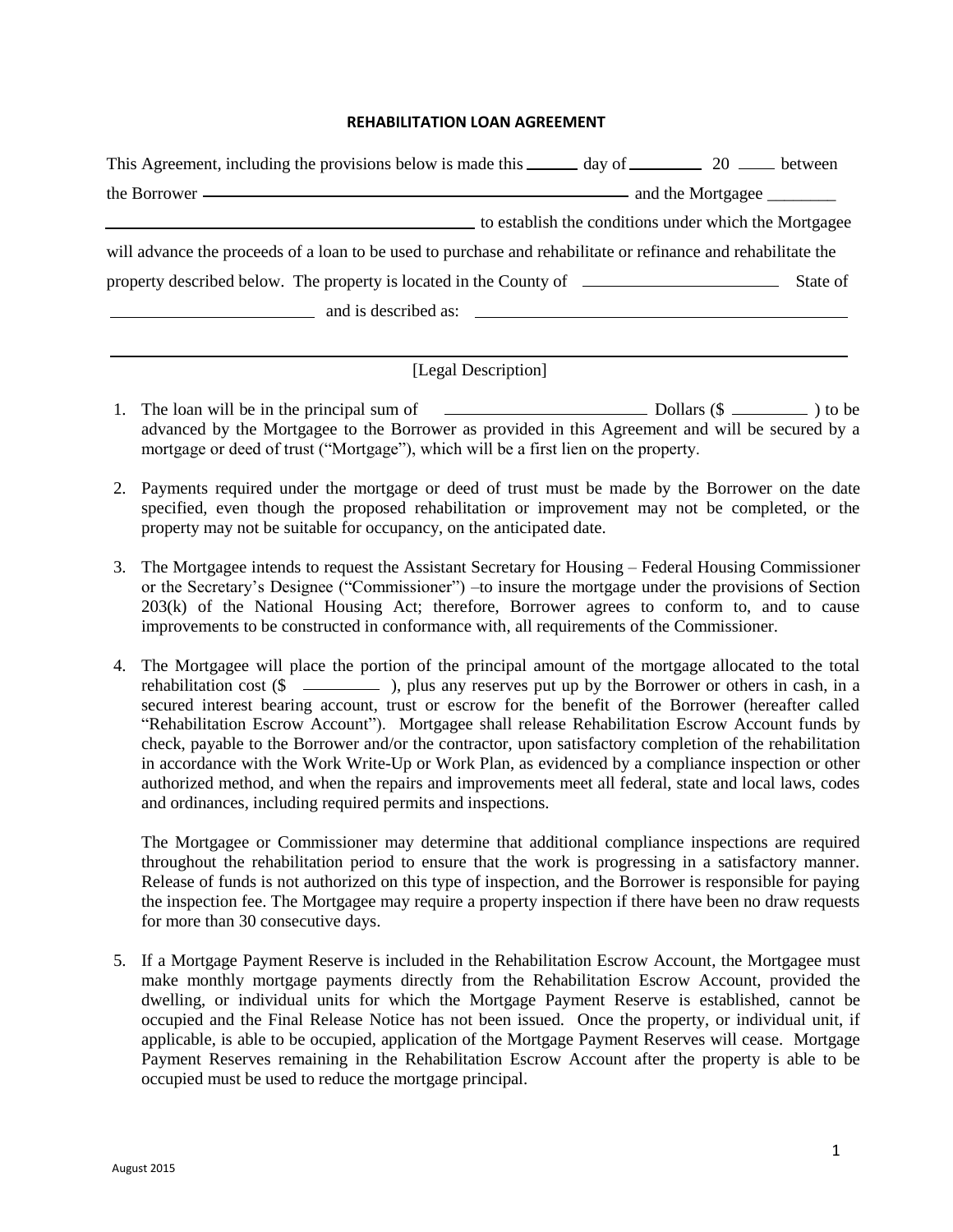- 6. The interest accumulated in the Rehabilitation Escrow Account will be distributed as required by the 203(k) Borrower's Acknowledgement, form HUD 92700-A.
- 7. The principal amount of the loan specified in paragraph 1 may contain a Contingency Reserve. The Contingency Reserve may be used to make other improvements to the property after it is determined that it is unlikely that any health or safety deficiency will be discovered. The Borrower or Consultant, if there is one, must submit form HUD-92577 to the Mortgagee detailing the additional improvements being requested. The Mortgagee will inform the Borrower in writing of the approval or rejection of the request within five business days.

If the Contingency Reserve is financed, any unused Contingency Reserve funds must be applied to reduce the mortgage principal. Such prepayment will not extend or postpone the due date of any monthly installment due under the Note and will not change the amount of such installments.

If the Contingency Reserve is established with the Borrower's own funds, the Borrower may receive a refund of any unused Contingency Reserve funds or may request the unused funds be applied to reduce the principal balance.

- 8. The Borrower will complete all improvements on the property in accordance with the Work Write-Up or Work Plan, including architectural exhibits, as accepted by the Mortgagee.
- 9. Changes in the architectural exhibits must be requested by the Borrower, either by a letter describing the changes or by submission of form HUD-92577, prior to the start of any work associated with the requested changes. The Mortgagee must issue an approval in writing before work can begin on the changes. Work must be 100% complete on each change order item before release of funds from the Rehabilitation Escrow Account.
- 10. Borrower will cause all improvements to be made in a workmanlike manner and in accordance with all applicable statutes and regulations. All licenses, permits and privileges required by local governmental authorities to rehabilitate the property will be obtained by the Borrower or contractor.
- 11. Representatives of the Mortgagee and of the Commissioner will have the right to enter upon the property at all times during the period of construction to determine whether the work conforms with this Agreement and to determine the amount of funds in the Rehabilitation Escrow Account to be released by the Mortgagee.
- 12. Borrower will furnish such records, contracts, bills and other documents relating to the property and the improvements as the Mortgagee or the Commissioner may require.
- 13. For a Borrower performing his/her own work under a Rehabilitation Self-Help Agreement, the Rehabilitation Escrow Account will include funds for labor and materials costs for each work item to be completed by the Borrower. The Borrower will be reimbursed for the actual cost of materials only. The Borrower cannot be reimbursed for labor. The funds resulting from the difference between the estimated and actual costs of materials, as well as the funds escrowed for labor costs, will remain in the Rehabilitation Escrow Account until all of the work is complete and may then be used for additional improvements to the property. No cash may be paid to the Borrower. Any funds for self-help items remaining in the Rehabilitation Escrow Account after completion of the rehabilitation must be used to reduce the principal balance.
- 14. Without prior, written consent of the Mortgagee, no materials, equipment, fixtures or any part of the improvements financed with this loan will be purchased or installed subject to conditional sales